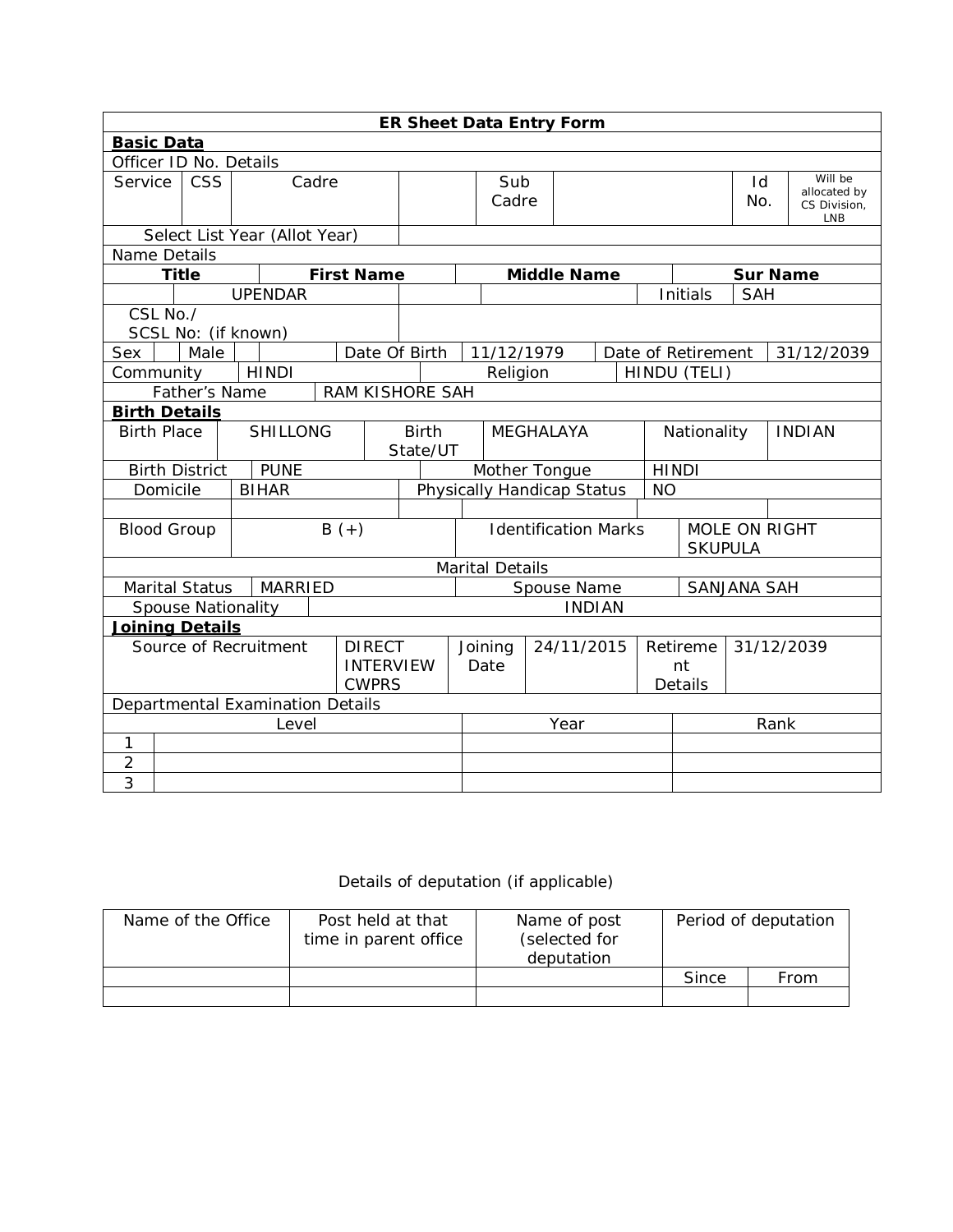## Details of Foreign Visit

| SI.<br>No. | Place of Visit | Date of<br>visit | Post held at<br>that time | Whether it<br>is a<br>personal or<br>official visit | Details of visit |
|------------|----------------|------------------|---------------------------|-----------------------------------------------------|------------------|
|            |                |                  |                           |                                                     |                  |

## Transfer/Posting Detail (if applicable)

| Place            |              | Period of posting        |            |                          |              |  |  |  |
|------------------|--------------|--------------------------|------------|--------------------------|--------------|--|--|--|
|                  |              |                          | Since      |                          | From         |  |  |  |
|                  |              |                          |            |                          |              |  |  |  |
|                  |              |                          |            |                          |              |  |  |  |
| Remarks (if      |              |                          |            |                          |              |  |  |  |
| any)             |              |                          |            |                          |              |  |  |  |
| Language known   |              |                          |            |                          |              |  |  |  |
|                  |              |                          | Read       | Write                    | <b>Speak</b> |  |  |  |
| Indian Languages | <b>HINDI</b> |                          | <b>YES</b> | <b>YES</b>               | <b>YES</b>   |  |  |  |
| Known            |              |                          |            |                          |              |  |  |  |
| $\overline{2}$   |              | <b>ENGLISH</b>           | <b>YES</b> | <b>YES</b>               | <b>YES</b>   |  |  |  |
| 3                |              |                          |            |                          |              |  |  |  |
| 4                |              |                          |            |                          |              |  |  |  |
| 5                |              |                          |            |                          |              |  |  |  |
|                  |              |                          |            |                          |              |  |  |  |
| Foreign Language |              |                          |            |                          |              |  |  |  |
|                  |              |                          |            |                          |              |  |  |  |
| 2                |              | $\overline{\phantom{a}}$ |            | $\overline{\phantom{a}}$ |              |  |  |  |
| 3                |              |                          |            |                          |              |  |  |  |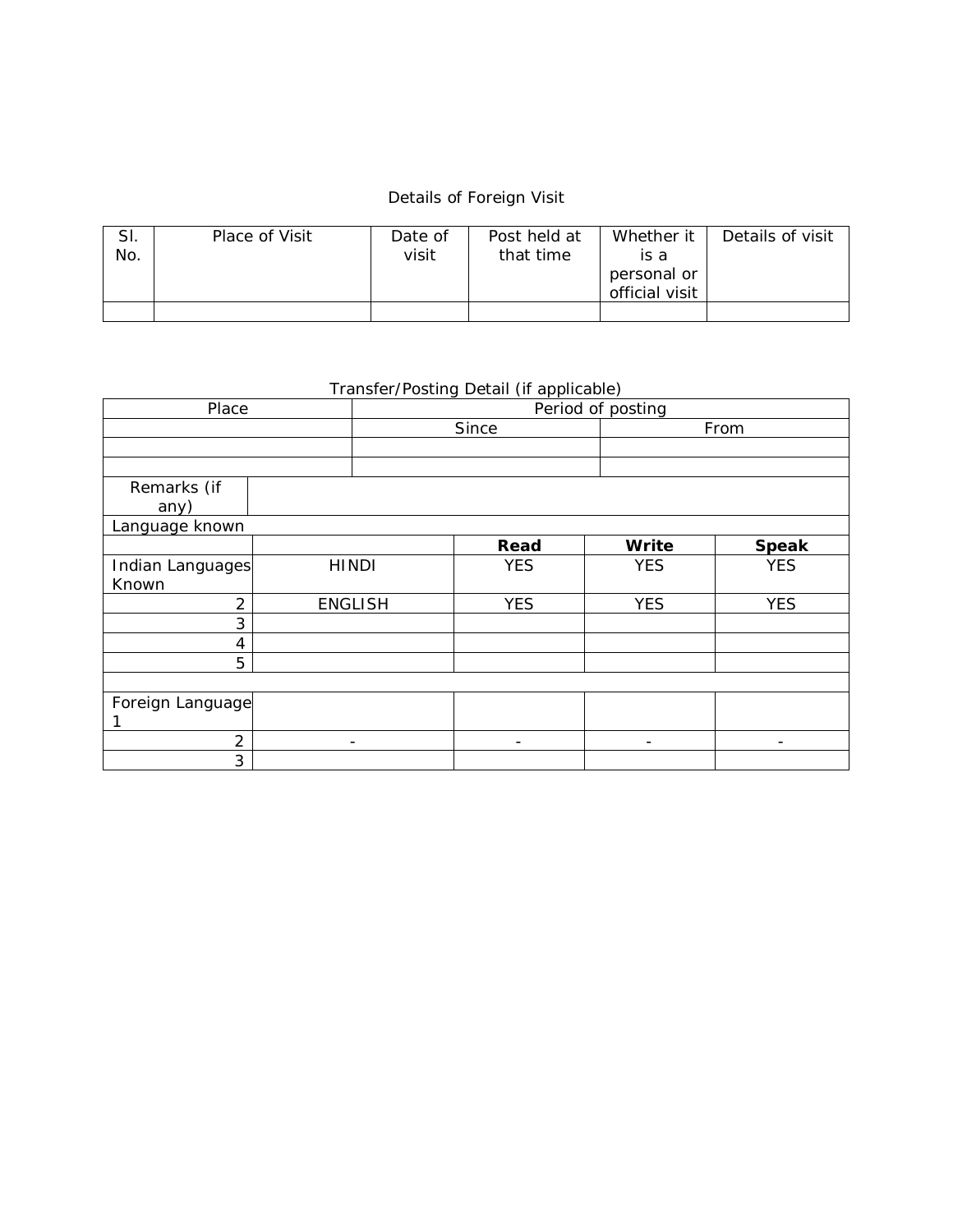|                                     | Qualification (Use extra photocopy sheets for multi qualifications, experience, training, awards details) |      |          |                            |  |             |                         |                                  |                         |               |  |
|-------------------------------------|-----------------------------------------------------------------------------------------------------------|------|----------|----------------------------|--|-------------|-------------------------|----------------------------------|-------------------------|---------------|--|
|                                     | Qualification                                                                                             |      |          | Discipline                 |  |             |                         | Specialization 1                 |                         |               |  |
| Graduation Equi. From India<br>Navy |                                                                                                           |      |          | Arts                       |  |             |                         |                                  |                         |               |  |
| Year                                |                                                                                                           |      |          | Division                   |  | <b>CGPA</b> |                         | Specialization 2                 |                         |               |  |
| 2014                                |                                                                                                           |      |          |                            |  | 70.00%      |                         |                                  |                         |               |  |
|                                     | Institution                                                                                               |      |          | University                 |  | Place       |                         | Country                          |                         |               |  |
|                                     | <b>Indian Navy</b>                                                                                        |      |          | <b>Indian Navy</b>         |  | Mumbai      |                         | <b>INDIA</b>                     |                         |               |  |
| <b>Experience</b>                   |                                                                                                           |      |          |                            |  |             |                         |                                  |                         |               |  |
|                                     | Type of Posting                                                                                           |      |          |                            |  |             | Level                   |                                  |                         |               |  |
|                                     | Temporary                                                                                                 |      |          |                            |  |             | Group "C"               |                                  |                         |               |  |
|                                     | Designation                                                                                               |      |          |                            |  |             | <b>Present Position</b> |                                  |                         |               |  |
|                                     | <b>SECURITY OFFICER</b>                                                                                   |      |          |                            |  |             |                         |                                  | <b>SECURITY OFFICER</b> |               |  |
|                                     | Ministry                                                                                                  |      |          | Department                 |  |             |                         |                                  |                         |               |  |
|                                     | <b>MOWR RD&amp;GR</b>                                                                                     |      |          | <b>CWPRS</b>               |  |             |                         |                                  |                         |               |  |
|                                     | Office                                                                                                    |      |          | Place                      |  |             |                         |                                  |                         |               |  |
|                                     | <b>CWPRS</b>                                                                                              |      |          | <b>PUNE</b>                |  |             |                         |                                  |                         |               |  |
|                                     | <b>Experience Subject</b>                                                                                 |      |          | Period of Posting          |  |             |                         |                                  |                         |               |  |
|                                     | Major                                                                                                     |      |          | Minor                      |  |             |                         | From                             |                         | Τo            |  |
|                                     | <b>NA</b>                                                                                                 |      |          | <b>NA</b>                  |  |             |                         | <b>NA</b>                        |                         | <b>NA</b>     |  |
|                                     | Note: -Refer the Annexure to fill above Major, Minor Subjects and below given training subject            |      |          |                            |  |             |                         |                                  |                         |               |  |
| Training                            |                                                                                                           |      |          |                            |  |             |                         |                                  |                         |               |  |
| <b>Training Year</b>                |                                                                                                           |      |          | <b>Training Name</b>       |  |             |                         | <b>Training Subject</b>          |                         |               |  |
| <b>NA</b>                           |                                                                                                           |      |          | <b>NA</b>                  |  |             |                         | ΝA                               |                         |               |  |
|                                     |                                                                                                           |      |          | <b>Field Visit Country</b> |  |             |                         | Field Visit Place (within India) |                         |               |  |
|                                     |                                                                                                           |      |          |                            |  |             |                         |                                  |                         |               |  |
|                                     | Sponsoring Authority                                                                                      |      |          | Period of Training         |  | Duration    |                         |                                  |                         | Result        |  |
|                                     |                                                                                                           |      | From     | To                         |  |             |                         | in Weeks)                        |                         | Qualified     |  |
|                                     |                                                                                                           |      |          |                            |  |             |                         |                                  |                         | Not Qualified |  |
|                                     |                                                                                                           |      |          | Awards/Publications        |  |             |                         |                                  |                         |               |  |
|                                     | Type of Activity:                                                                                         |      | Academic |                            |  |             | Non Academic            |                                  |                         |               |  |
| <b>Activity Area</b>                |                                                                                                           |      |          | <b>Activity Subject</b>    |  |             |                         | <b>Activity Title</b>            |                         |               |  |
|                                     |                                                                                                           |      |          |                            |  |             |                         |                                  |                         |               |  |
| Day                                 | Month                                                                                                     | Year |          | Activity                   |  |             |                         | Level                            |                         |               |  |
|                                     |                                                                                                           |      |          | <b>Description/Remarks</b> |  |             |                         |                                  |                         |               |  |
|                                     |                                                                                                           |      |          |                            |  |             |                         |                                  |                         |               |  |

Note: (i) Concerned CSS Officer is responsible for the correctness of information sent through ER Sheet proforma.

(ii) Subject to verification by the concerned administrative authorities.<br>
Date: Place: Place :

Information checked and verified – by Signature of Officer

| <b>Section Officer</b> | Ministry/  |                          |  |
|------------------------|------------|--------------------------|--|
|                        | Department |                          |  |
| E-mail id              | Room NO.   | <b>Building</b><br>Name: |  |
| Phone NO.              | Wing No.   |                          |  |